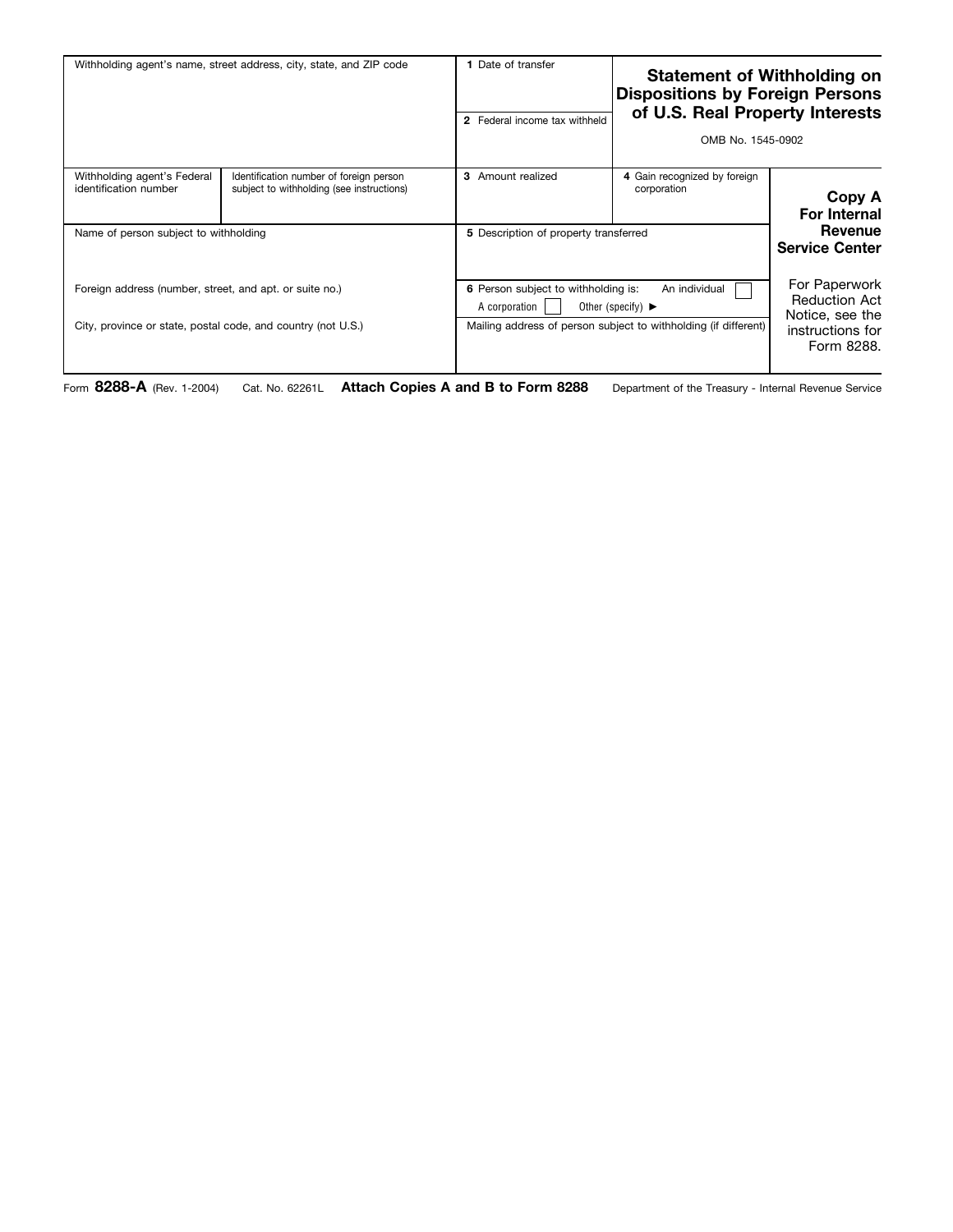| <b>Statement of Withholding on</b><br><b>Dispositions by Foreign Persons</b><br>of U.S. Real Property Interests<br>OMB No. 1545-0902 |                                                                                                                | 1 Date of transfer<br>2 Federal income tax withheld | Withholding agent's name, street address, city, state, and ZIP code                  |                                                      |
|--------------------------------------------------------------------------------------------------------------------------------------|----------------------------------------------------------------------------------------------------------------|-----------------------------------------------------|--------------------------------------------------------------------------------------|------------------------------------------------------|
| Copy B<br>Send to<br><b>Internal</b>                                                                                                 | 4 Gain recognized by foreign<br>corporation                                                                    | 3 Amount realized                                   | Identification number of foreign person<br>subject to withholding (see instructions) | Withholding agent's Federal<br>identification number |
| Revenue<br><b>Service Center</b><br>(For Use by<br>Person                                                                            | 5 Description of property transferred                                                                          |                                                     | Name of person subject to withholding                                                |                                                      |
| Subject to<br>Withholding)                                                                                                           | 6 Person subject to withholding is:<br>An individual<br>A corporation<br>Other (specify) $\blacktriangleright$ |                                                     | Foreign address (number, street, and apt. or suite no.)                              |                                                      |
| This information is<br>being furnished to<br>the Internal<br>Revenue Service.                                                        | Mailing address of person subject to withholding (if different)                                                |                                                     | City, province or state, postal code, and country (not U.S.)                         |                                                      |

Form 8288-A (Rev. 1-2004) **Department of the Treasury - Internal Revenue Service**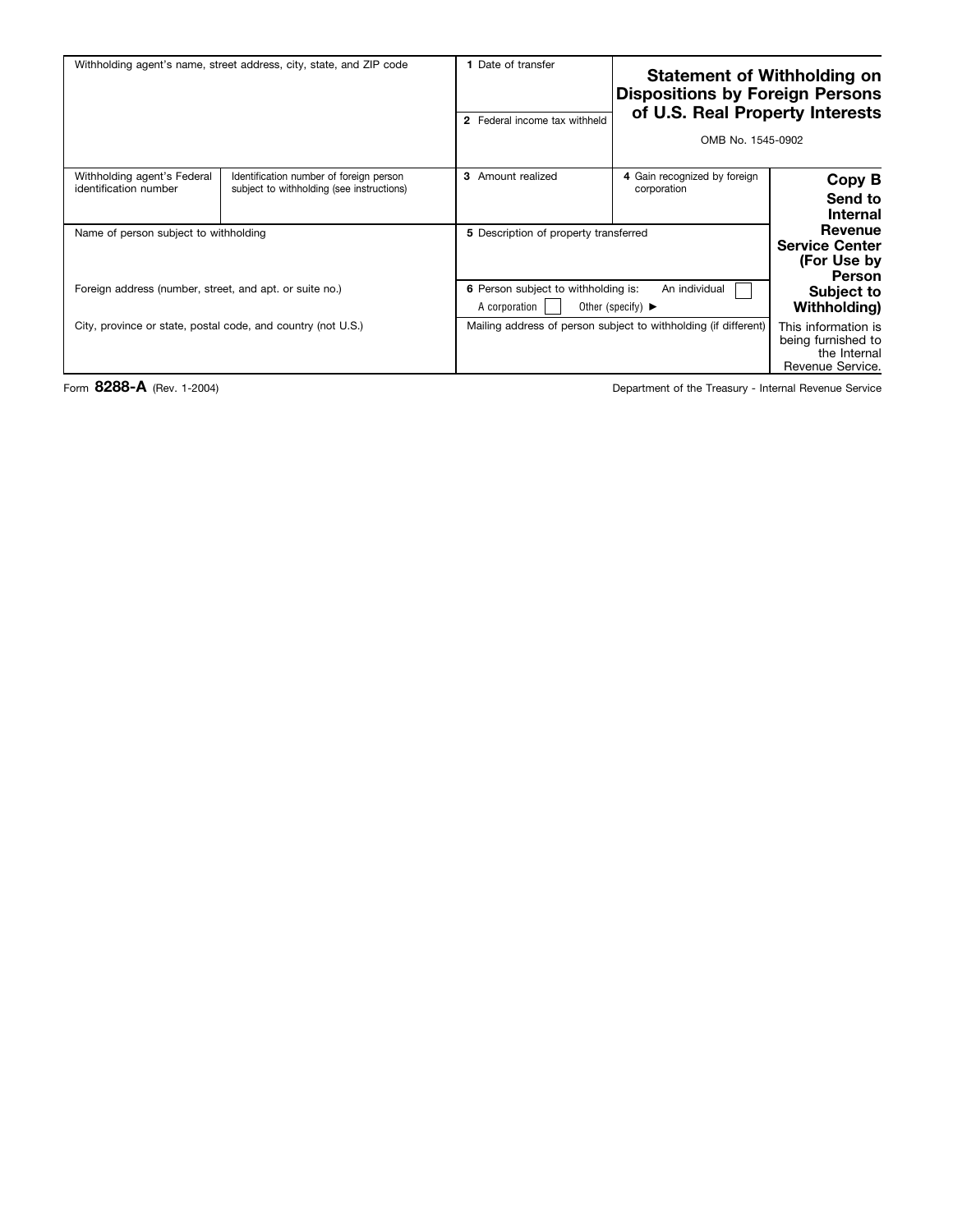## **Instructions for the Person Subject to Withholding**

Generally, if you are a foreign person that disposes of real property located in the United States as seller or transferor, the buyer or other transferee must withhold 10% of the amount realized. Certain foreign interest holders that are beneficiaries or shareholders are subject to Federal income tax withholding at a rate of 35%.

You must file a tax return (Form 1040NR, 1041, 1065, 1065-B, or 1120-F) to report the sale or other disposition as effectively connected with the conduct of a trade or business in the United States. To receive credit for any Federal income tax withheld shown in box 2, attach Form 8288-A to your tax return, unless you make a request for early refund. Foreign partnerships should report the withholding on **Form 8804,** Annual Return for Partnership Withholding Tax (Section 1446), and attach Form 8288-A. See Pub. 515, Withholding of Tax on Nonresident Aliens and Foreign Entities, and **Pub. 519,** U.S. Tax Guide for Aliens, for more information.

If the amount shown in box 2 is greater than your maximum tax liability, you may apply for an early refund. However, you must still file your tax return when due. To apply for an early

refund, you must first get a withholding certificate. No particular form is required for an application for early refund, but it must include the following information in separate paragraphs numbered as shown below:

**1.** Your name, address, and U.S. taxpayer identification number,

**2.** The amount required to be withheld as stated in the withholding certificate issued by the IRS,

**3.** The amount withheld shown in box 2 (attach a copy of this Form 8288-A), and

**4.** The amount to be refunded.

Send your application for a withholding certificate and/or application for early refund to the Director, Philadephia Service Center, P.O. Box 21086, Drop Point N423, FIRPTA Unit, Philadelphia, PA 19114-0586.

See Regulations sections 1.1445-3 and 1.1445-6, Rev. Proc. 2000-35, and **Form 8288-B,** Application for Withholding Certificate for Dispositions by Foreign Persons of U.S. Real Property Interests, for information about withholding certificates.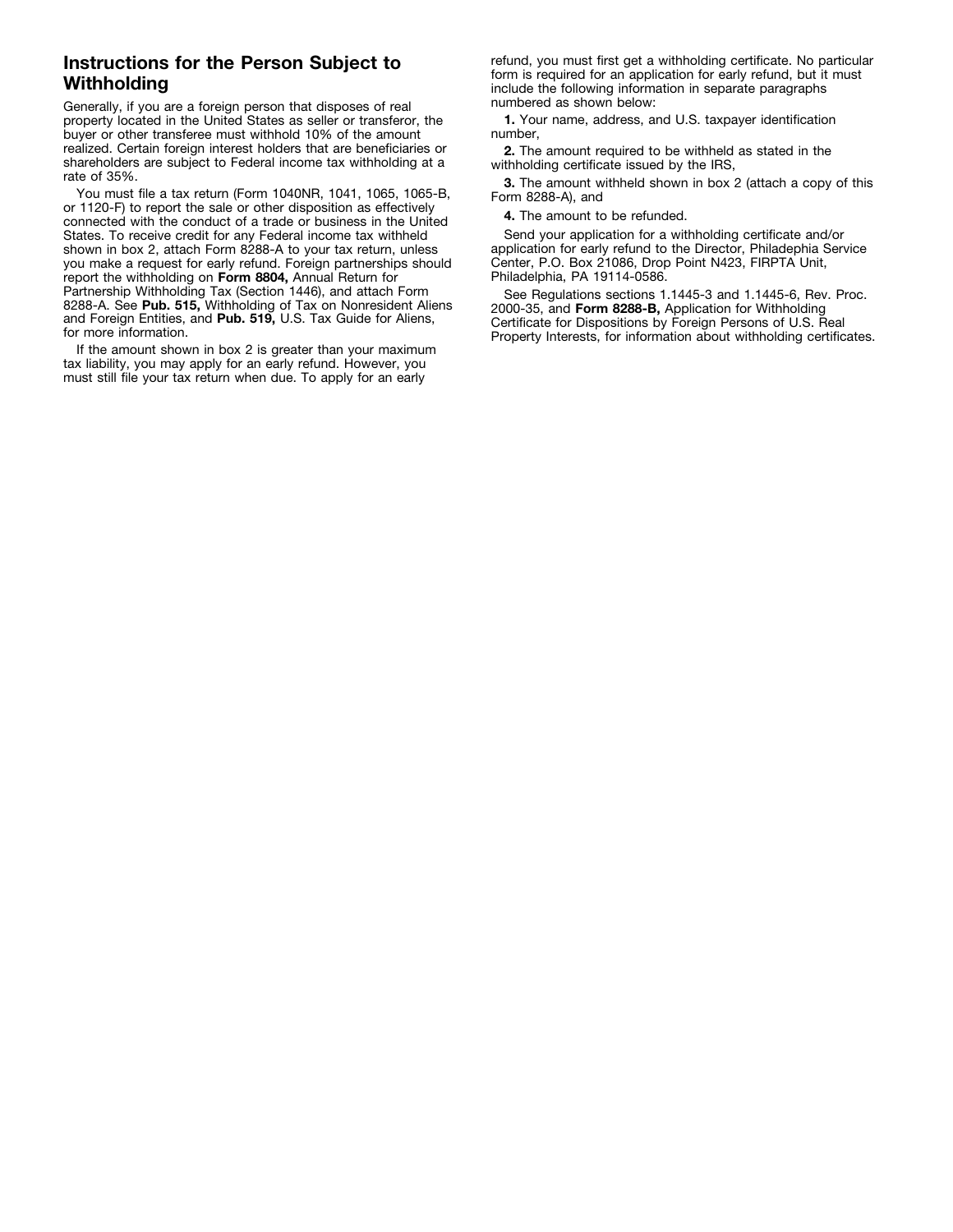| Withholding agent's name, street address, city, state, and ZIP code                                                                                              |                                                                                      | 1 Date of transfer<br>2 Federal income tax withheld                                                                                                                                                                        |                                             | <b>Statement of Withholding on</b><br><b>Dispositions by Foreign Persons</b><br>of U.S. Real Property Interests<br>OMB No. 1545-0902 |  |
|------------------------------------------------------------------------------------------------------------------------------------------------------------------|--------------------------------------------------------------------------------------|----------------------------------------------------------------------------------------------------------------------------------------------------------------------------------------------------------------------------|---------------------------------------------|--------------------------------------------------------------------------------------------------------------------------------------|--|
| Withholding agent's Federal<br>identification number                                                                                                             | Identification number of foreign person<br>subject to withholding (see instructions) | 3 Amount realized                                                                                                                                                                                                          | 4 Gain recognized by foreign<br>corporation | Copy C<br>For                                                                                                                        |  |
| Name of person subject to withholding<br>Foreign address (number, street, and apt. or suite no.)<br>City, province or state, postal code, and country (not U.S.) |                                                                                      | 5 Description of property transferred<br>6 Person subject to withholding is:<br>An individual<br>Other (specify) $\blacktriangleright$<br>A corporation<br>Mailing address of person subject to withholding (if different) |                                             | Withholding<br>Agent<br>For Paperwork<br><b>Reduction Act</b><br>Notice, see the<br>instructions for<br>Form 8288.                   |  |

Form 8288-A (Rev. 1-2004) **Keep for your records** Department of the Treasury - Internal Revenue Service